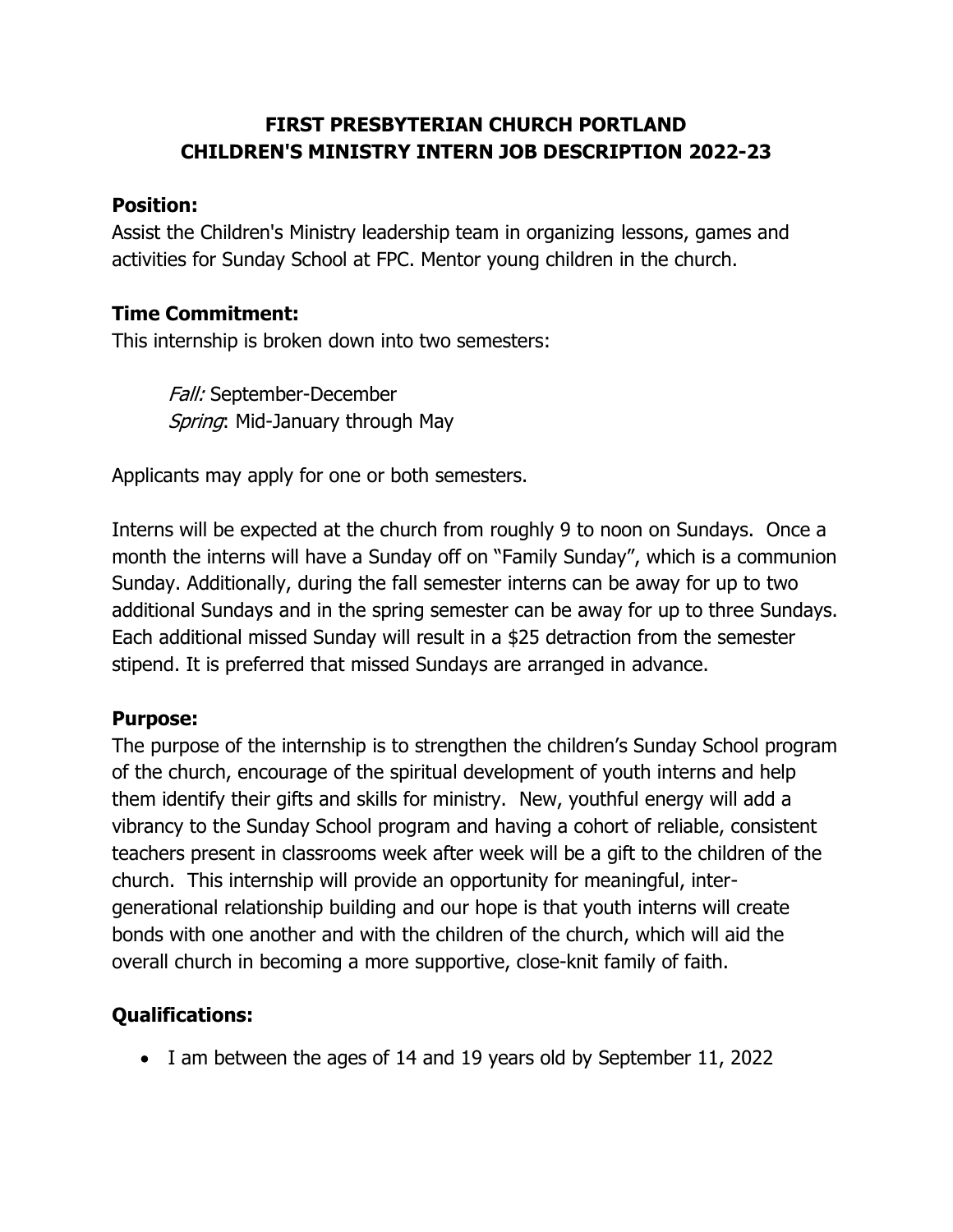- I am committed to teaching young children the stories and values of the Christian faith and will be guided by the teachings of the Presbyterian church.
- I consider myself to be a Christian with an interest in strengthening my spiritual self.
- I have the ability and desire to work with children in a creative, patient and enriching manner.

## **Accountable to:**

Carmen Goetschius, Parish Associate

#### **Support:**

All interns will receive a \$500 stipend at the end of each semester. Interns are not employees of First Presbyterian Church and are not eligible for benefits. Interns are not covered under workers' compensation.

## **For More Information Please Contact:**

Pastor Carmen at cgoetschius@firstpresportland.org

**Application Deadline: July 11, 2022** Interns will be selected by August  $8<sup>th</sup>$  of 2022.

**Return completed application to: [cgoetschius@firstpresportland.org](mailto:cgoetschius@firstpresportland.org) or bring/mail a printed application to the church office**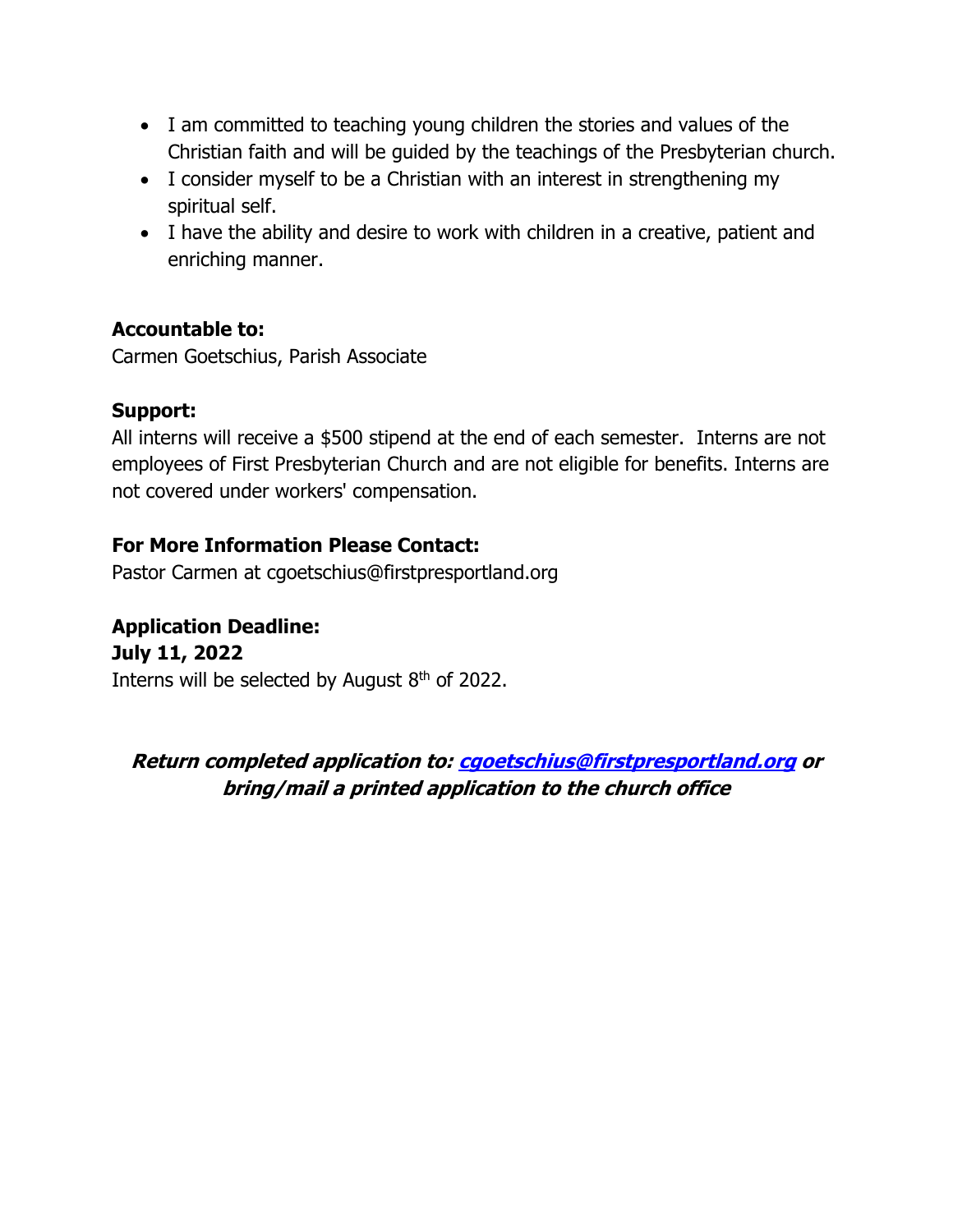# **Children's Ministry Internship Application**

| Are you a member of First Presbyterian Church?                                                                                                         | Yes | <b>No</b> |                    |  |
|--------------------------------------------------------------------------------------------------------------------------------------------------------|-----|-----------|--------------------|--|
|                                                                                                                                                        |     |           |                    |  |
|                                                                                                                                                        |     |           | Grade_____________ |  |
|                                                                                                                                                        |     |           |                    |  |
|                                                                                                                                                        |     |           |                    |  |
|                                                                                                                                                        |     |           |                    |  |
|                                                                                                                                                        |     |           |                    |  |
| Internship to which you are applying: Fall _________ Spring _______ Both ______<br>(Fall: September 11- December 18; Spring: January 8 through May 21) |     |           |                    |  |
| Please list potential conflicts within this time range:                                                                                                |     |           |                    |  |
| Do you and/or your family have access to transportation?<br>Yes<br>No                                                                                  |     |           |                    |  |
| Do you need a ride to church from someone other than your parents?<br>Yes<br>No                                                                        |     |           |                    |  |
| Is there a physical condition which would limit your ability to work as an intern? If so,<br>please explain:                                           |     |           |                    |  |
|                                                                                                                                                        |     |           |                    |  |